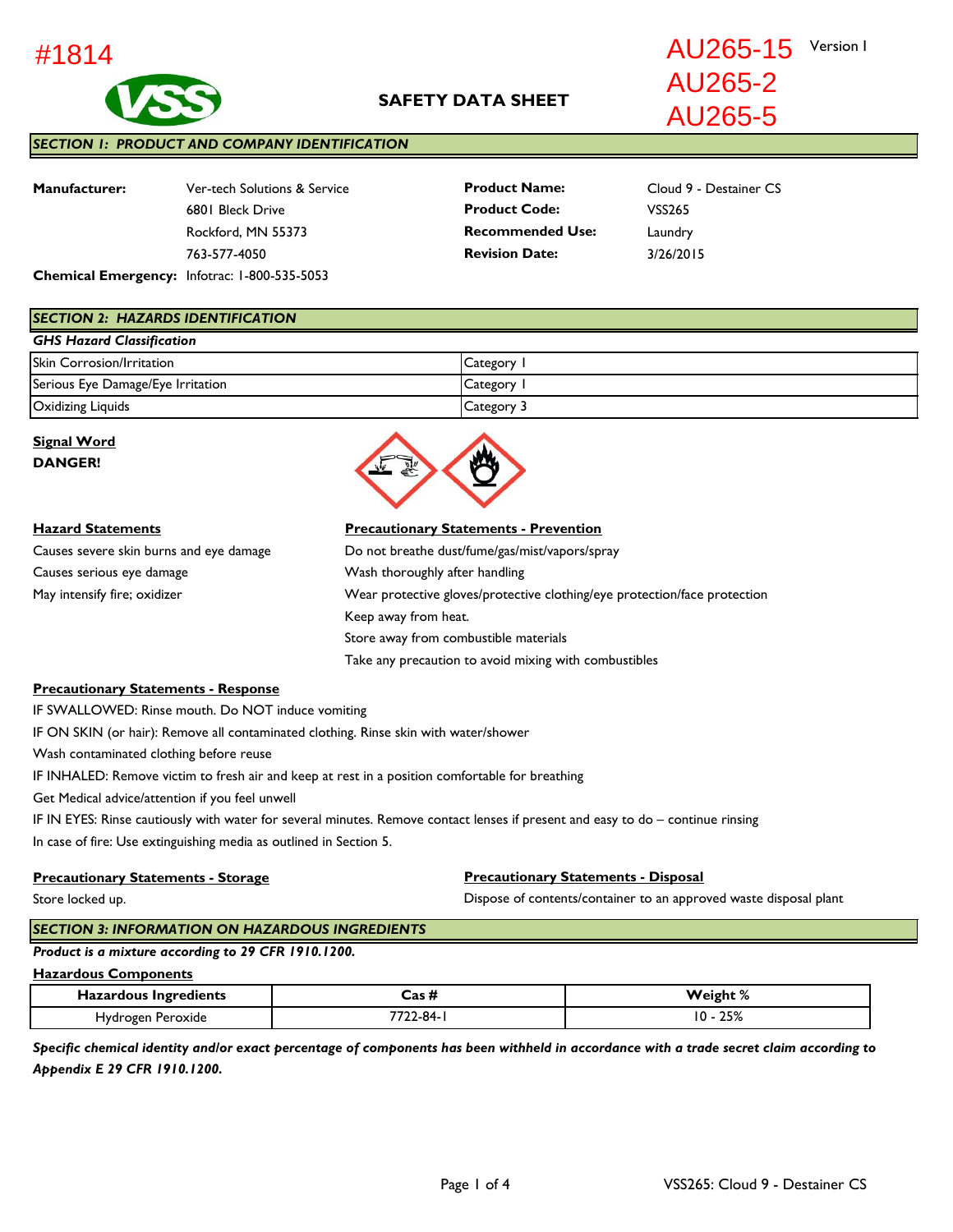| <b>SECTION 4: FIRST-AID MEASURES</b>                                                                                                              |                                                                                                                                                     |                                                                                                       |                                                                                                                                                     |  |
|---------------------------------------------------------------------------------------------------------------------------------------------------|-----------------------------------------------------------------------------------------------------------------------------------------------------|-------------------------------------------------------------------------------------------------------|-----------------------------------------------------------------------------------------------------------------------------------------------------|--|
| <b>First Aid Measures</b>                                                                                                                         |                                                                                                                                                     |                                                                                                       |                                                                                                                                                     |  |
| <b>General Advice:</b>                                                                                                                            |                                                                                                                                                     | Keep out of reach of children. Use with care.                                                         |                                                                                                                                                     |  |
| <b>Eye Contact:</b>                                                                                                                               | contact lenses if applicable.                                                                                                                       |                                                                                                       | Immediately flush with cool running water for at least 15 minutes while holding eyelids apart. Do not rub affected area. Remove                     |  |
| <b>Skin Contact:</b>                                                                                                                              |                                                                                                                                                     | Wash off immediately with soap and water while removing all contaminated clothes and shoes.           |                                                                                                                                                     |  |
| Ingestion:                                                                                                                                        |                                                                                                                                                     |                                                                                                       | If swallowed, call immediately for emergency medical assistance. DO NOT induce vomiting. Rinse mouth with water and drink                           |  |
|                                                                                                                                                   |                                                                                                                                                     | 1-2 glasses of water. Never give anything by mouth to an unconscious person.                          |                                                                                                                                                     |  |
| Inhalation:                                                                                                                                       | Remove to fresh air.                                                                                                                                |                                                                                                       |                                                                                                                                                     |  |
| <b>Most Important Symptoms and Effects</b>                                                                                                        |                                                                                                                                                     |                                                                                                       |                                                                                                                                                     |  |
| <b>Symptoms:</b>                                                                                                                                  |                                                                                                                                                     | Severe burns to eyes, skin, and respiratory tract.                                                    |                                                                                                                                                     |  |
|                                                                                                                                                   |                                                                                                                                                     | Indication of any immediate medical attention and special treatment needed                            |                                                                                                                                                     |  |
|                                                                                                                                                   |                                                                                                                                                     | Note to Physician: Product is a corrosive material. Treat symptomatically.                            |                                                                                                                                                     |  |
| <b>SECTION 5: FIRE-FIGHTING MEASURES</b>                                                                                                          |                                                                                                                                                     |                                                                                                       |                                                                                                                                                     |  |
| <b>Flammable Properties</b>                                                                                                                       |                                                                                                                                                     |                                                                                                       |                                                                                                                                                     |  |
| <b>Flammability:</b>                                                                                                                              |                                                                                                                                                     | Nonflammable, noncombustible solution, but a powerful oxidizer.                                       |                                                                                                                                                     |  |
| <b>Explosive Prop:</b>                                                                                                                            |                                                                                                                                                     | Strong oxidizing agent; dangerous fire and explosion risk when in contact with combustible materials. |                                                                                                                                                     |  |
| <b>Extinguishing Media</b>                                                                                                                        |                                                                                                                                                     |                                                                                                       |                                                                                                                                                     |  |
| Suitable:                                                                                                                                         |                                                                                                                                                     | Fine water spray, normal foam, dry agent (carbon dioxide, dry chemical powder).                       |                                                                                                                                                     |  |
| Unsuitable:                                                                                                                                       | No information available.                                                                                                                           |                                                                                                       |                                                                                                                                                     |  |
| <b>Specific Hazards Arising from Chemical</b>                                                                                                     |                                                                                                                                                     |                                                                                                       |                                                                                                                                                     |  |
| Hazards:                                                                                                                                          | Oxidizing substance. Non-combustible, but will support combustion of other materials.                                                               |                                                                                                       |                                                                                                                                                     |  |
| Protective equipment and precautions for fire-fighters                                                                                            |                                                                                                                                                     |                                                                                                       |                                                                                                                                                     |  |
|                                                                                                                                                   | Fire-Fight Method: In the event of a fire, fire-fighters should wear appropriate protective equipment and self-contained breathing apparatus (SCBA) |                                                                                                       |                                                                                                                                                     |  |
|                                                                                                                                                   | with a full face-piece operated in positive pressure mode.                                                                                          |                                                                                                       |                                                                                                                                                     |  |
| <b>SECTION 6: ACCIDENTAL RELEASE MEASURES</b>                                                                                                     |                                                                                                                                                     |                                                                                                       |                                                                                                                                                     |  |
|                                                                                                                                                   |                                                                                                                                                     |                                                                                                       | Personal Precautions: Evacuate personnel to safe areas. Isolate hazard area and deny entry. Stay upwind of spill/leak. Use personal protective      |  |
|                                                                                                                                                   |                                                                                                                                                     | equipment. Avoid contact with skin, eyes or clothing.                                                 |                                                                                                                                                     |  |
|                                                                                                                                                   |                                                                                                                                                     |                                                                                                       | Environ. Precautions: Prevent release to the environment if possible. Dike large spills to prevent material from entering streams or sewer systems. |  |
| Clean-Up Method:                                                                                                                                  |                                                                                                                                                     |                                                                                                       | Soak-up with inert absorbent material and place into appropriate container for disposal. Clean contaminated area thoroughly                         |  |
| with water. Prevent product from entering drains.                                                                                                 |                                                                                                                                                     |                                                                                                       |                                                                                                                                                     |  |
| <b>SECTION 7: HANDLING AND STORAGE</b>                                                                                                            |                                                                                                                                                     |                                                                                                       |                                                                                                                                                     |  |
| Handling:                                                                                                                                         | Use personal protective equipment when needed. Avoid contact with skin, eyes, and clothing. Wash hands before eating,                               |                                                                                                       |                                                                                                                                                     |  |
|                                                                                                                                                   | drinking, or smoking. Remove contaminated clothes and wash before reuse. Use in a ventilated area.                                                  |                                                                                                       |                                                                                                                                                     |  |
| <b>Storage:</b>                                                                                                                                   | Store in closed containers in cool, dry, well-ventilated area. Avoid overheating or freezing. Keep in properly labeled containers                   |                                                                                                       |                                                                                                                                                     |  |
|                                                                                                                                                   | and out of reach of children.                                                                                                                       |                                                                                                       |                                                                                                                                                     |  |
| Reducing agents, strong bases, organics, combustible material, and oxidizing materials. Avoid heating this solution.<br><b>Incomp. Materials:</b> |                                                                                                                                                     |                                                                                                       |                                                                                                                                                     |  |
| <b>SECTION 8: EXPOSURE CONTROLS AND PERSONAL PROTECTION</b>                                                                                       |                                                                                                                                                     |                                                                                                       |                                                                                                                                                     |  |
| <b>Exposure Guidelines</b>                                                                                                                        |                                                                                                                                                     |                                                                                                       |                                                                                                                                                     |  |
| <b>Hazardous Chemical</b>                                                                                                                         |                                                                                                                                                     | <b>TLV - TWA</b>                                                                                      | <b>TLV - STEL</b>                                                                                                                                   |  |
| Hydrogen Peroxide                                                                                                                                 |                                                                                                                                                     | I ppm                                                                                                 | No information available                                                                                                                            |  |
| Annropriate Engineering Controls                                                                                                                  |                                                                                                                                                     |                                                                                                       |                                                                                                                                                     |  |

# **Appropriate Engineering Controls**

 **Eng. Controls:** Ensure adequate ventilation, especially in confined areas.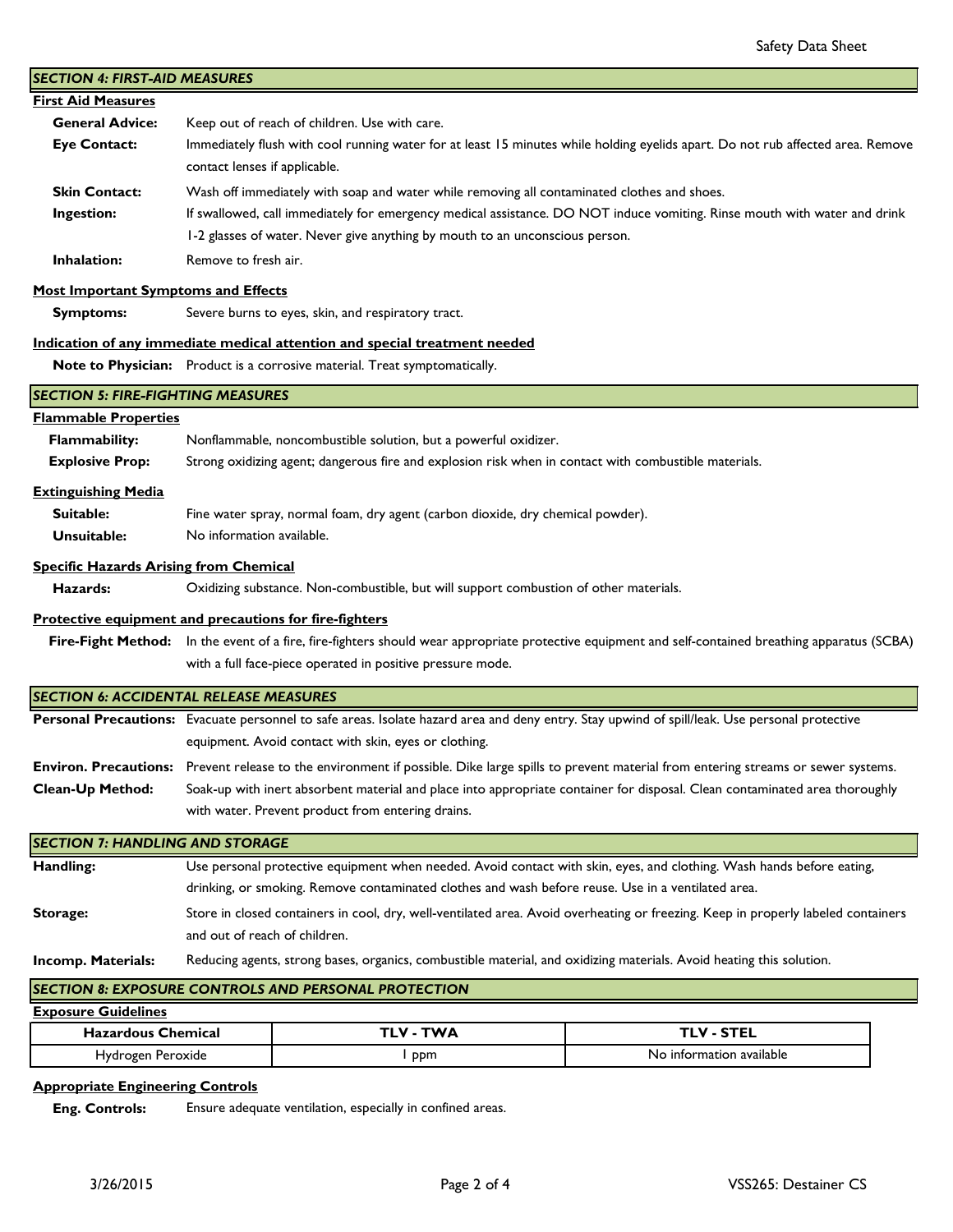## **Personal Protection Equipment (PPE)**

| Eyes:               | Recommend safety goggles or shield.                                                           |
|---------------------|-----------------------------------------------------------------------------------------------|
| <b>Respiratory:</b> | Not usually necessary where ventilation is sufficient to maintain vapors under the TLV limit. |
| Skin:               | Avoid skin contact. Recommend chemical resistant gloves.                                      |

## *SECTION 9: PHYSICAL AND CHEMICAL PROPERTIES*

|                          | Information on basic physical and chemical properties |                            |                |
|--------------------------|-------------------------------------------------------|----------------------------|----------------|
| <b>Physical State:</b>   | Liguid                                                | <b>Freezing Point:</b>     | Not determined |
| Appearance:              | Clear Liquid                                          | <b>Boiling Point:</b>      | Not determined |
| Color:                   | Colorless                                             | <b>Evaporation Rate:</b>   | Not determined |
| Odor:                    | Slightly acrid odor                                   | <b>Vapor Pressure:</b>     | Not determined |
| <b>Odor Threshold:</b>   | No information available                              | <b>Vapor Density:</b>      | Not determined |
| pH:                      | $2 - 4$                                               | <b>Relative Density:</b>   | Not determined |
| <b>Flash Point:</b>      | Not determined                                        | <b>Flammability:</b>       | Not determined |
| <b>Water Solubility:</b> | Soluble in water                                      | <b>Explosive Limits:</b>   | Not determined |
| <b>Viscosity:</b>        | Not determined                                        | <b>Part. Coefficient:</b>  | Not determined |
| <b>Specific Gravity:</b> | $1.07 - 1.09$                                         | <b>Auto-ignition Temp:</b> | Not determined |
| <b>Melting Point:</b>    | Not determined                                        | Decomp. Temp:              | Not determined |

## *SECTION 10: STABILITY AND REACTIVITY*

| <b>Stability:</b>           | Stable under normal ambient and anticipated storage and handling conditions of temperature and pressure.             |
|-----------------------------|----------------------------------------------------------------------------------------------------------------------|
|                             | Haz. Decomposition: Oxygen, which will support combustion.                                                           |
|                             | <b>Haz. Polymerization:</b> No information available.                                                                |
| Incompatibilities:          | Reducing agents, strong bases, organics, combustible material, and oxidizing materials. Avoid heating this solution. |
| <b>Conditions to Avoid:</b> | Exposure to heat and incompatibles.                                                                                  |

## *SECTION 11: TOXICOLOGY INFORMATION*

| <b>Component Information</b> |                 |                    |  |
|------------------------------|-----------------|--------------------|--|
| <b>Hazardous Chemical</b>    | LD50 Oral       | <b>LD50 Dermal</b> |  |
| Hydrogen Peroxide            | 841 mg/kg (rat) | $3000$ mg/kg (rat) |  |

### **Potential Health Effects**

 **Exposure Routes:** Eye Contact, Dermal Contact, Ingestion, Inhalation

## **Acute Toxicity:**

| Eyes:                   | Causes eye irritation with tearing, redness, and impaired vision.                                                     |
|-------------------------|-----------------------------------------------------------------------------------------------------------------------|
| Skin:                   | Causes skin irritation, redness, and itching. May cause chemical burns.                                               |
| Ingestion:              | Harmful if swallowed. Corrosive to mucous membranes, esophagus and stomach.                                           |
| <b>Inhalation:</b>      | Respiratory irritant.                                                                                                 |
| <b>Chronic Effects:</b> | Avoid repeated exposure. May aggravate pre-existing medical conditions including eye, skin and respiratory disorders. |
| Carcinogenicity:        | Not listed as a carcinogen by OSHA, NTP or IARC.                                                                      |

# *SECTION 12: ECOLOGICAL INFORMATION*

| <b>Ecotoxicity</b>        |                         |                                  |  |
|---------------------------|-------------------------|----------------------------------|--|
| <b>Hazardous Chemical</b> | <b>Toxicity to Fish</b> | <b>Toxicity to Invertebrates</b> |  |
| Hydrogen Peroxide         | 42 mg/L (48 hour, carp) | 2.4 mg/L (48 hour, Daphnia)      |  |

### **Environmental Toxicity**

| <b>Biodegradation:</b>  | No information available. |
|-------------------------|---------------------------|
| <b>Persistence:</b>     | No information available. |
| <b>Bioaccumulation:</b> | No information available. |
| <b>Mobility:</b>        | No information available. |